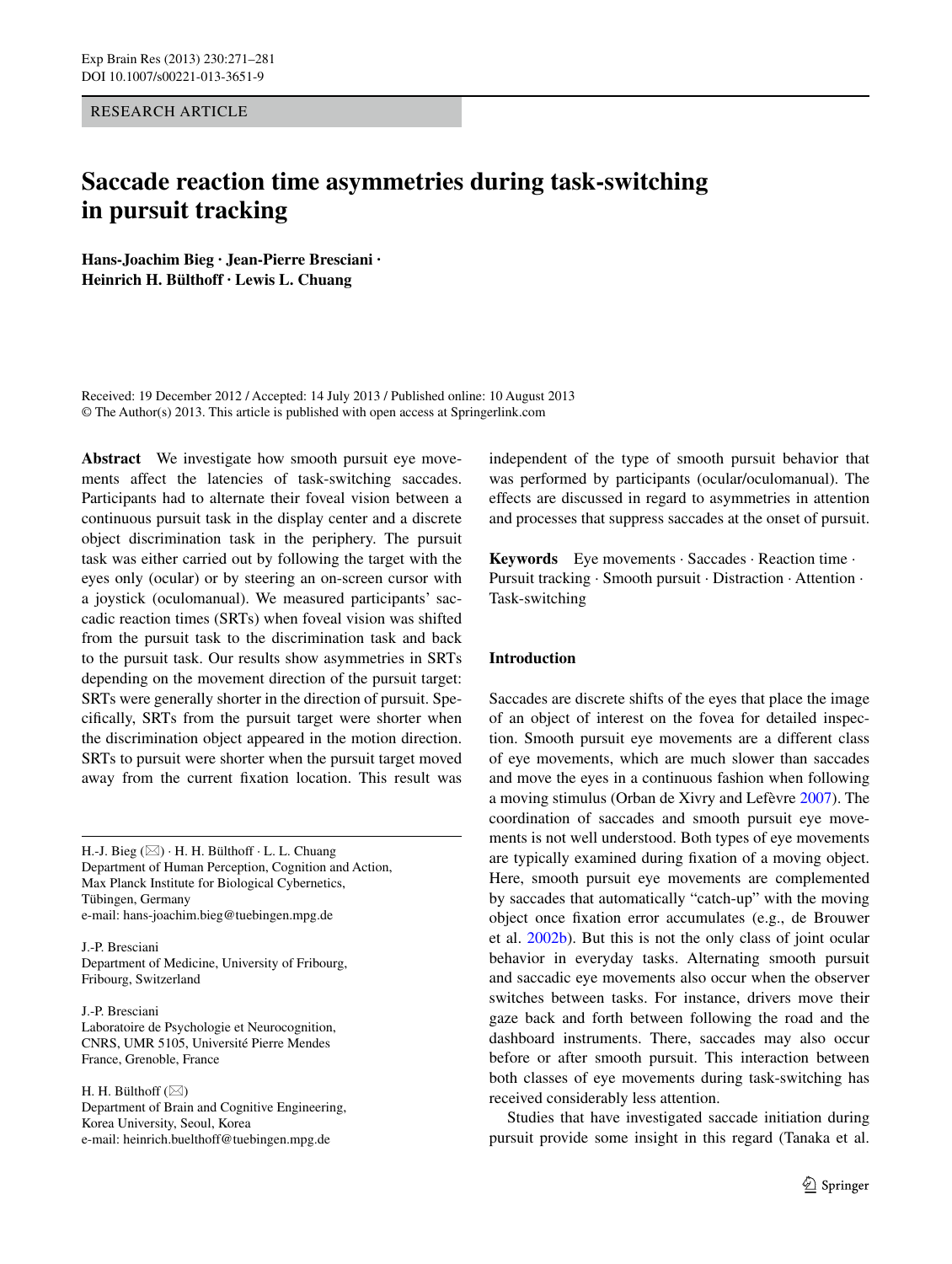[1998](#page-9-2); Kanai et al. [2003;](#page-9-3) Khan et al. [2010;](#page-9-4) Seya and Mori [2012](#page-9-5)). For example, in the study by Tanaka et al. [\(1998](#page-9-2)), participants pursued a moving stimulus and were instructed to switch their gaze to a second stimulus after its onset. The results show that saccade reaction times (SRTs) are asymmetric: Saccades to targets in the motion direction of pursuit exhibit shorter SRTs than saccades against the motion direction. Together with the finding that covert attention facilitates the detection of and the response to peripheral stimuli (Posner [1980,](#page-9-6) see also Deubel and Schneider [1996](#page-9-7); Kowler et al. [1995;](#page-9-8) Hoffman and Subramaniam [1995\)](#page-9-9), this phenomenon has been linked to shifts of spatial attention in the direction of pursuit in anticipation of the pursuit target's future position (van Donkelaar and Drew [2002](#page-10-0); Khan et al. [2010](#page-9-4); Seya and Mori [2012;](#page-9-5) but see also Heinen et al. [2011](#page-9-10); Lovejoy et al. [2009](#page-9-11); Prinzmetal et al. [2005](#page-9-12)).

However, anticipatory behavior during smooth pursuit has also generally been observed in basic ocular pursuit tasks (Shagass et al. [1976;](#page-9-13) Mather and Putchat [1983](#page-9-14); Gauthier et al. [1988](#page-9-15); Van Gelder et al. [1990,](#page-10-1) [1995a](#page-10-2), [b](#page-10-3); Koken and Erkelens [1992;](#page-9-16) Sweeney et al. [1994;](#page-9-17) Kathmann et al. [1999\)](#page-9-18). For example, Van Gelder et al. [\(1990](#page-10-1)) compared pursuit performance in a standard ocular pursuit and a more naturalistic visual analysis condition. The results show a larger fixation error in the pursuit-only condition due to an increased number of anticipatory saccades that interrupted smooth pursuit. Similar results were obtained by Koken and Erkelens ([1992\)](#page-9-16), who showed that smooth pursuit was less frequently interrupted by saccades when it was performed during a manual tracking task rather than a basic ocular pursuit task.

The goals of the current study are twofold. First, we replicate the finding by Tanaka et al. [\(1998](#page-9-2)) and others (see above), namely SRT asymmetries *from* pursuit. We do this to test whether these asymmetries hinge on anticipatory behaviors that commonly occur in basic, laboratory ocular pursuit tasks (Van Gelder et al. [1995a](#page-10-2)). Second, we extend the analysis of SRT asymmetries to a more comprehensive task-switching scenario. Previous studies limited their investigation to saccades *from* pursuit and did not consider saccades *back* to the pursuit target. Such back-and-forth motion of gaze is common when a task is switched and later resumed, for instance, in our earlier example of driving. An experiment that required such task-switching was recently conducted by Jonikaitis et al. [\(2009](#page-9-19)). Nonetheless, this study was not primarily designed to address our current question. Thus, it did not investigate motion-related differences in saccade onsets.

To address these two questions, we used an experimental paradigm in which foveal vision was shared between a continuous pursuit task and a secondary, discrete object discrimination task. We measured the SRTs of saccades

that moved the eye *away* from the pursuit target to the discrimination object and *back* to the moving pursuit target. Two variants of this task were presented. Participants followed the target either with their eyes only, which replicates the basic ocular pursuit condition that has been used by previous studies, or by steering a cursor with a joystick. In the latter condition, smooth pursuit provides important task-related information. This is expected to result in more natural eye movements, in particular, a reduction in anticipation as it can be observed in basic ocular pursuit tasks (Van Gelder et al. [1995a;](#page-10-2) Koken and Erkelens [1992\)](#page-9-16).

# **Methods**

# Participants

Twelve participants took part in the experiment (9 males, 3 females, age 21–36 years). All participants had normal or corrected to normal vision. A vision test was conducted to verify this prior to the experiment (FrACT test Bach [2007,](#page-8-0)  $log<sub>MR</sub> < 0$  for all participants). In accordance with the World Medical Association's Declaration of Helsinki, written informed consent was obtained from all subjects prior to experimentation and the procedures of the experiment had been approved by the Ethical Committee of the University of Tübingen. Participants were paid 8 EUR per hour for taking part in the experiment.

# Materials

Participants sat in an adjustable chair in front of a TFT monitor (Samsung 2233RZ, 120 Hz refresh rate, resolution  $1680 \times 1050$ , see also Wang and Nikolić [2011](#page-10-4)). A chinrest provided support for the head at a viewing distance of 57 cm. An optical infrared head-mounted eye-tracking system was used to measure gaze at a sampling rate of 500 Hz (SR Research Eyelink II). A potentiometer joystick (0.18° angular accuracy, sampling rate 120 Hz) was mounted under the table within comfortable reach for the participants. The joystick was moved to the side of the dominant hand for each participant. With the other hand, participants pressed the cursor keys on a keyboard.

# Stimuli

Two types of stimuli were used in the experiment. Stimuli for the pursuit task consisted of differently colored vertical bars. The pursuit target was blue (RGB 180, 180, 255) and subtended 1.2° (visual angle); the cursor was orange (RGB 255, 255, 100) and subtended 0.9°. A second stimulus type was used for the object discrimination task. This stimulus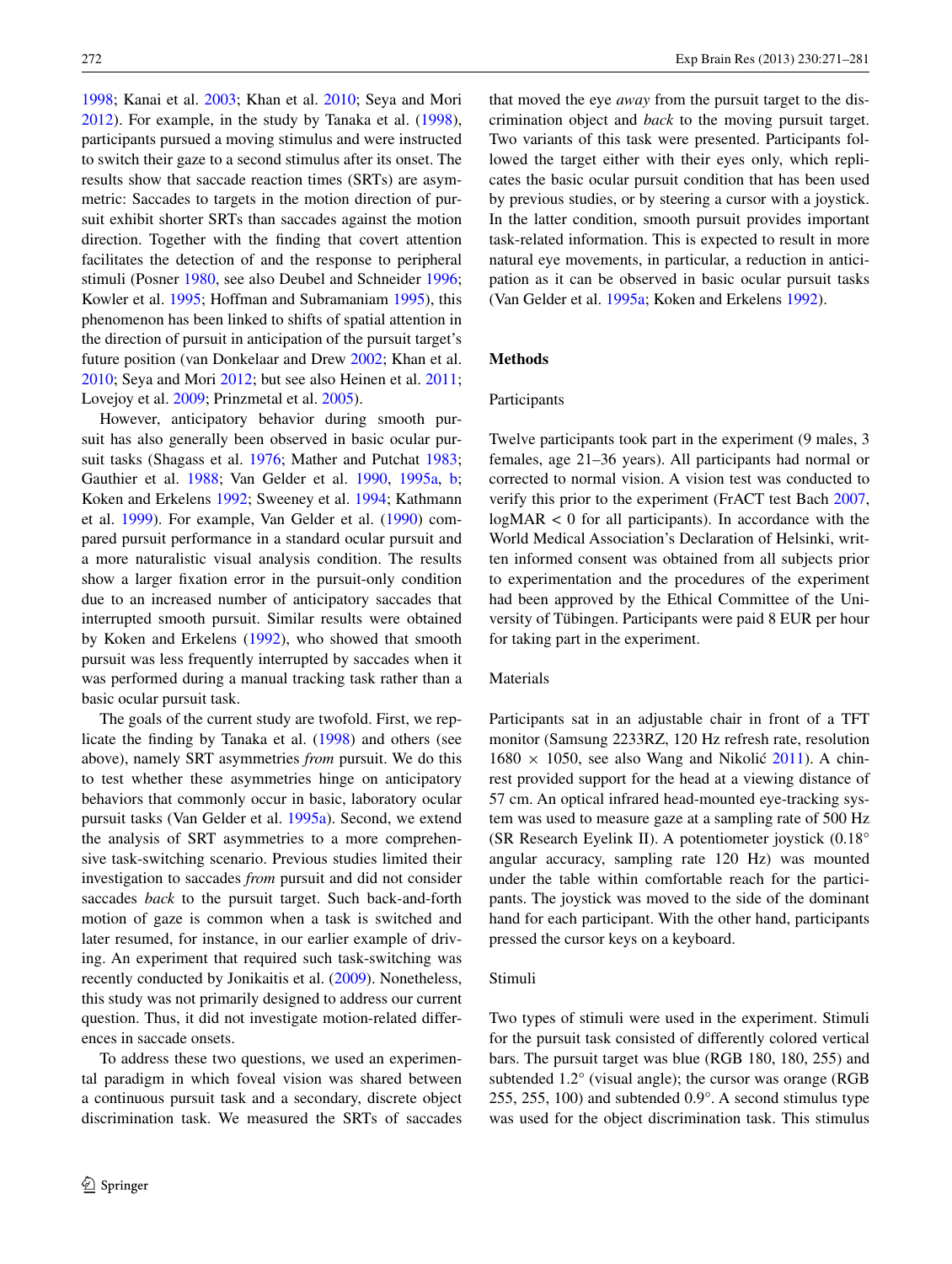

<span id="page-2-0"></span>**Fig. 1 a** Schematic of the experimental task. Each block started with an auditory warning signal and a fixation cross. This was followed by a continuous tracking block lasting 128 s. Here, participants controlled the horizontal speed of an on-screen cursor by moving the joystick to the *left* or *right*. They were instructed to follow the pursuit target as closely as possible, which moved horizontally on a sinusoidal path. The pursuit task was interrupted by a secondary task. This was an object discrimination task in which participants had to

recognize the opening of a *square optotype*. **b** The pursuit target performed two full cycles every 8 s (one epoch). During each epoch, the discrimination object was presented randomly either 1.6 or 3.6 s into the epoch on the *left* or *right* side of the screen. The time and location defined whether the discrimination object was presented while the pursuit target was moving *to* the location of the discrimination object or while it was moving *away*



<span id="page-2-1"></span>**Fig. 2 a** Time course of stimulus presentation and response for a representative series of trials (8 trial epochs, 8 s each). **b** Close-up of one trial epoch. *Left*: sinusoidal motion of the pursuit target and time of onset (here 3.6 s into the trial, in the direction of motion) of the discrimination object. The cursor motion shows a slight overshoot when the pursuit target's motion reaches its maximum and a pronounced

overshoot after the discrimination object was presented. *Right*: the gaze movements during the same trial show periods of smooth pursuit, small catch-up saccades, and large saccades to the discrimination object (outward saccade, ca. at 4 s) and back to the pursuit target shortly afterward (inward saccade)

consisted of a small square (0.2°) of white color (RGB 200, 200, 200). A small gap was present at one of the four sides of the square (size 0.03°, 1.8 min of arc). A white border was drawn around the target to make it discernible in the visual periphery. All stimuli were presented against a uniform gray background (RGB 100, 100, 100).

#### Task

The primary *pursuit tracking* task required participants to steer an on-screen cursor using a joystick (see Figs. [1a](#page-2-0), [2](#page-2-1)). By moving the joystick to the left or right, participants controlled the horizontal velocity of the cursor. The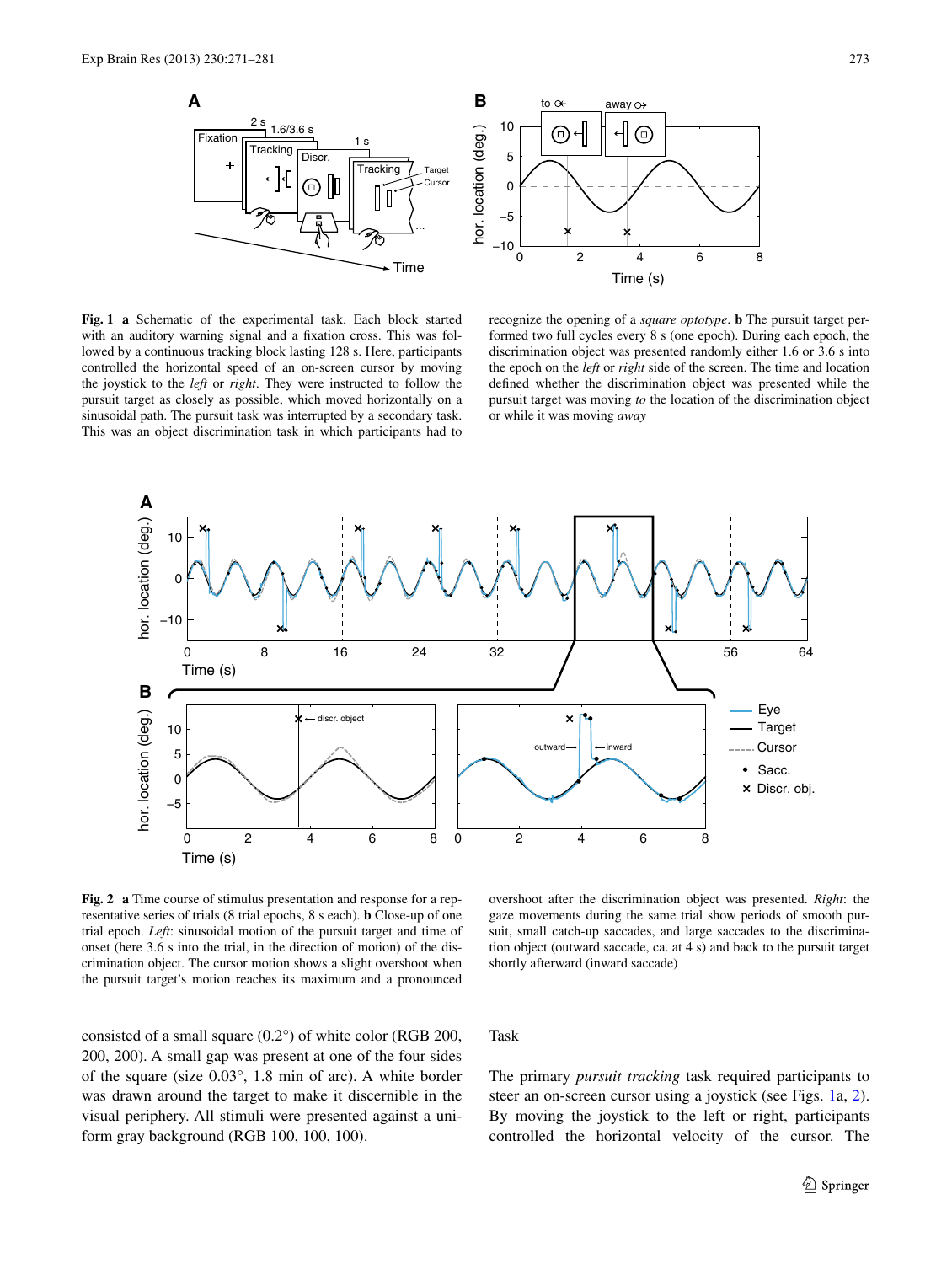instruction was to move the cursor "as close as possible" to a computer-controlled pursuit target. The pursuit target moved horizontally in a sinusoidal path around the center of the computer screen with an amplitude of 4.3° and frequency of 0.25 Hz. This task was performed continuously in blocks, each block lasting 128 s.

The secondary *object discrimination* task required participants to look at and identify a discrimination object. Participants were instructed to discern the side of the target where the gap was located (top, bottom, left, right). Due to the small size of the gap, a saccade to the target was necessary in order to achieve this. After participants looked at the target to determine the gap, they responded with one of the four corresponding arrow keys on the keyboard.

Each pursuit block was subdivided into trial epochs of 8 s. This subdivision was not made explicitly apparent to the participants and served as a framework to control the onset of the discrimination stimulus in relation to the pursuit target motion (400 ms before the pursuit target crossed the middle of the screen). To make the repetitive appearance of the discrimination stimulus less predictable, the onset timing and location of the stimulus were varied. The stimulus appeared either 1.3 or 3.6 s after the start of an epoch at an eccentricity of 13°. The discrimination task was scheduled such that discrimination objects appeared with equal probability and frequency either in the same direction as the movement (to condition) of the pursuit target or in the opposite direction (away condition, see Fig. [1b](#page-2-0)).

Two conditions of the pursuit task were presented. In the oculomanual condition, participants controlled an onscreen cursor as described before. In the ocular condition, no cursor was present and participants were simply instructed to look at and follow the motion of the pursuit target.

# Design and procedure

The experiment was planned as a within-subjects factorial design with the factors task (ocular, oculomotor) and motion direction relative to the location of the discrimination object (to, away). The presentation of the task factor was balanced between subjects, and motion direction was varied randomly.

During a session, tasks were presented in several runs. Each run took ca. 15 min including set-up and calibration of the eye-tracker. During a run, participants performed 5 blocks of the experimental task. Regular 10-min breaks were provided after each run, during which the eye-tracker was removed. The order of task conditions was fully counter-balanced between participants, half of which began a session with ocular pursuit or oculomanual pursuit. The entire session lasted ca. 120 min.

#### Data analysis

Saccade detection was carried out by the Eyelink II system using a velocity (22°/s) and acceleration threshold  $(3800^{\circ}/ \text{ s}^2)$ . The primary measures used to characterize saccadic eye movements were saccade reaction time (SRT), saccade amplitude, and gain. SRT was defined as the time between the onset of the discrimination object and initiation of the movement. SRTs for saccades back to the pursuit target (inward) were measured from fixation onset on the discrimination object to the beginning of a return saccade to the pursuit target. Saccade gain was defined as the size of the saccade divided by the step size, i.e., the distance between the location of gaze before the saccade and the target. For inward saccades, the pursuit target's location at the saccade onset was used to calculate gain.

Data from the following trials were removed prior to saccade analysis: Trials with blinks during the critical time period shortly before or after the target onset, missed trials (no saccade or RT greater than 800 ms), anticipatory saccades (RT smaller than 50 ms), inaccurate saccades with errors larger 2° visual angle, and trials with blinks shortly before or after the inward saccade. Based on this method, 102 data points of 1998 were removed (5.1 %). The median number of data points remaining per participant and condition was 39 (min. 30).

For the frequency domain analysis, Fourier transforms were computed from whole 128-s blocks. Periods during which the eye moved to the discrimination object were removed by linearly interpolating between the eye position shortly before the outward and shortly after the inward saccade. The phase shift between signals was computed by subtracting the phase of the eye from the phase of the target signal at the fundamental frequency of 0.25 Hz (see also Vercher and Gauthier [1992](#page-10-5)).

If not indicated otherwise, data plots show Cousineau– Morey confidence intervals (see Baguley [2012](#page-8-1); Morey [2008](#page-9-20)).

#### **Results**

Separate repeated-measures ANOVAs were employed to analyze outward and inward saccades. The primary dependent variable was saccade reaction time (SRT). In addition, saccade amplitude, gain, and end point error were computed to test whether differences in SRTs could be attributed to differences in the saccade magnitude or accuracy. The primary factors under investigation were the pursuit target movement direction (to or away from the discrimination object) and the type of tracking (ocular and oculomanual). The onset time of the discrimination object during the tracking epoch was treated as a third factor since the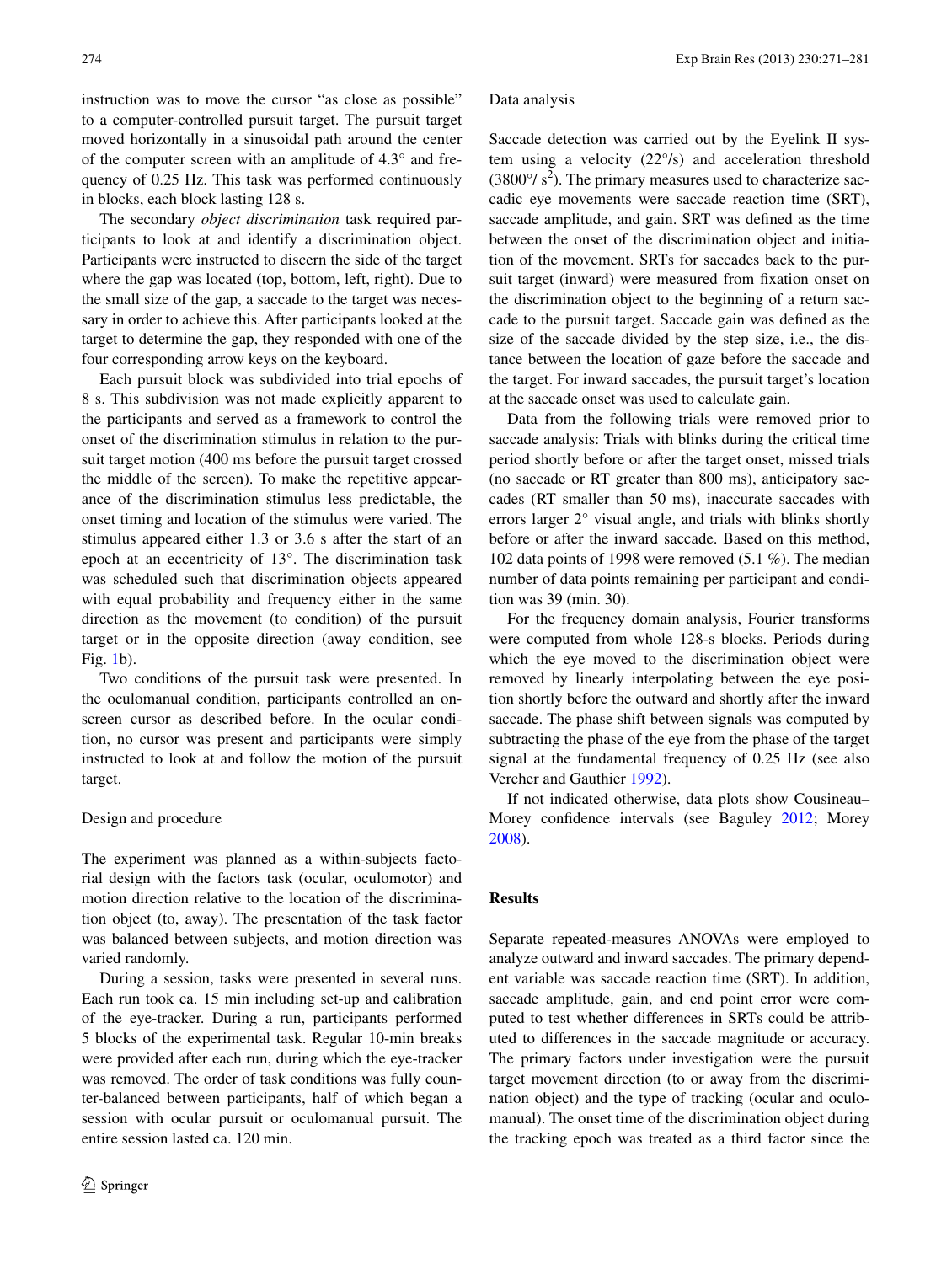

<span id="page-4-0"></span>**Fig. 3** Saccade RTs and amplitudes of saccades after onset of the discrimination object (*outward*) and back to the pursuit target (*inward*) depending on task (oculomanual or ocular pursuit) and motion of the pursuit target relative to the discrimination object (to or away). *Plots* show task and motion means with standard deviations (centered on participant means). *Bar charts* show means of individual factors with 95 % confidence intervals. **a** Outward saccade RTs were

predictability of target onsets by the observers potentially differed between both onset times (onsets occurred either early during the epoch at 1.3 s or late during the epoch at 3.6 s).

#### Outward Saccades

On average, saccades to the discrimination object (outward) were initiated after 232 ms. In both pursuit conditions, saccades that were initiated while the pursuit target moved to the discrimination object exhibited shorter RTs (222 ms) compared to saccades that started when the pursuit target moved away (240 ms,  $F(1, 11) = 13.5, p < 0.01$ , see also Fig. [3\)](#page-4-0). The analysis of the discrimination object onset times showed shorter RTs for late (225 ms) and longer RTs for early onsets (237 ms,  $F(1, 11) = 5.9, p < 0.05$ ). Interactions between all factors were not significant. This suggests that the influence of the motion direction was independent from the effect of onset time.

The eccentricity of the target at saccade onset may affect the saccade RT (Kalesnykas and Hallett [1994\)](#page-9-21). To consider this possibility, we compared the amplitudes of the saccades. This showed that saccades were slightly larger when the pursuit target moved to the discrimination object (13.1°) and smaller when it moved away from the object  $(11.8^{\circ}, F(1, 11) = 128.3, p < 0.01).$ 

shorter when the discrimination object was presented in the direction of the pursuit target's motion. Amplitudes were larger when the pursuit target moved to the discrimination object. **b** Inward saccades were initiated earlier during the oculomanual condition and were shorter when the pursuit target moved away. Amplitudes were larger in the away condition

A reduction in SRTs may be accompanied by a reduction in the accuracy of the saccades (Fischer et al. [1993\)](#page-9-22). Our results show a difference in saccade gain between both motion conditions. Saccades that were initiated while the discrimination object appeared in motion direction (to condition) exhibited a lower gain (0.99) than saccades to discrimination objects at the opposite location (away condition, 1.02  $F(1, 11) = 6.2$ ,  $p < 0.05$ ). A gain greater than one indicates overshoot, whereas a gain smaller than one indicates undershoot. To examine how this difference in saccade gain translates to fixation accuracy, we compared the magnitude of the error between the saccade end point and the discrimination target's location. The results show no significant difference between both conditions (average absolute error 0.45°).

Depending on the SRT after onset of the discrimination object, outward saccades were either initiated before or after the eye crossed the display midline. An analysis of the starting position of outward saccades showed that saccades were initiated before the eye crossed the midline in the majority of cases (83 %). Average SRTs between both motion conditions were compared for SRTs shorter than 400 ms (before midline crossing). The main SRT results also hold for this subset: saccades that were initiated while the pursuit target moved to the discrimination object exhibited shorter RTs (210 ms) compared to saccades that started when the pursuit target moved away (238 ms,  $t(11) = 3.5$ ,  $p < 0.01$ ).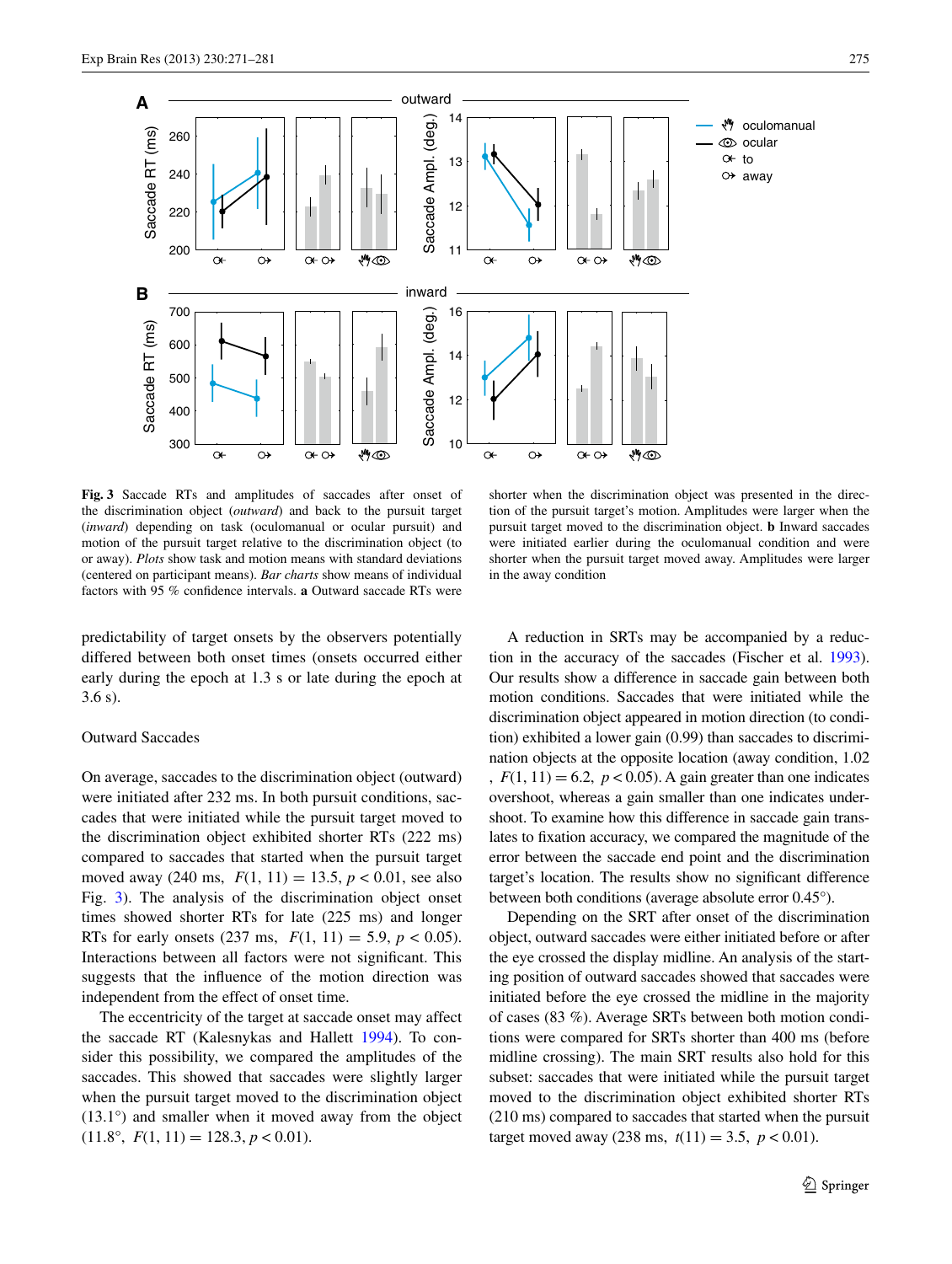

<span id="page-5-0"></span>**Fig. 4** Differences in smooth pursuit behavior between ocular and oculomanual pursuit. **a** Traces of eye movements during oculomanual (*left*) and ocular pursuit (*right*) exemplify interruptions of smooth pursuit by small saccades that sometimes move gaze away from the target. **b** *Left bar charts* show average pursuit metrics with 95 % CI. The number of saccades increased and RMS error increased during

#### Inward saccades

Unlike saccades to the discrimination object, saccades back to the pursuit target from the discrimination object (inward) were not triggered by an experimental signal (i.e., go signal or stimulus onset), but on participants own initiative following the discrimination task. Since we were interested in influences of the movement direction of the pursuit target on saccade performance, we first verified whether our ex-ante classification of movement direction (to/away) was valid also for inward saccades. This was necessary to test whether participants waited to saccade back after the pursuit target reached its maximal amplitude and changed direction. The analysis of inward saccade onsets showed that this was not the case. On average, and for the majority of trials (99.7 %), saccades back to the pursuit target were initiated before the pursuit signal changed its direction (825 ms after discrimination object onset on average). This means that the classification, which was based on the experimental manipulation into saccades that were initiated while the pursuit target moved to or away from the discrimination object, was correct for the majority of trials.

Saccades back to the pursuit target from the discrimination object (inward) took much longer than outward saccades (overall mean SRT 525 ms). Note that this time was measured from fixation onset on the discrimination object and therefore also comprised the discrimination time.

ocular pursuit. On average, the eye lagged behind the target during oculomanual pursuit but preceded it slightly during ocular pursuit. *Right* the scatterplot of participant phase shift means shows that nearly half of the means were negative in the ocular condition but none was negative in the oculomanual condition

Reaction times of inward and outward saccades can therefore not be compared directly. The ANOVA results show a statistically significant difference in SRTs for the pursuit task type  $(F(1, 11) = 13.9, p < 0.01)$  and the motion direction of the pursuit target  $(F(1, 11) = 24.0, p < 0.01)$ . Saccades back to the pursuit target were initiated earlier during oculomanual pursuit (460 ms) compared to ocular pursuit (589 ms). SRTs were shorter when the pursuit target moved away from the discrimination object (503 ms) and longer when the pursuit target moved to the discrimination object (541 ms).

Amplitudes of inward saccades showed a significant main effect of motion direction  $(F(1, 11) = 169.0, p < 0.01)$ . Saccades were shorter when the pursuit target moved to the discrimination object (12.5°) and longer when it moved away (14.4°). The analysis of inward saccade gain showed no significant differences (average gain 0.992).

Discrimination task performance did not differ significantly between the pursuit conditions and also not between motion directions (on average 88 % correct).

#### Pursuit eye movements

The quality of smooth pursuit eye movements was measured by counting the number of saccades per second and in the form of the RMS error and phase shift between the eye and pursuit target. Periods during which the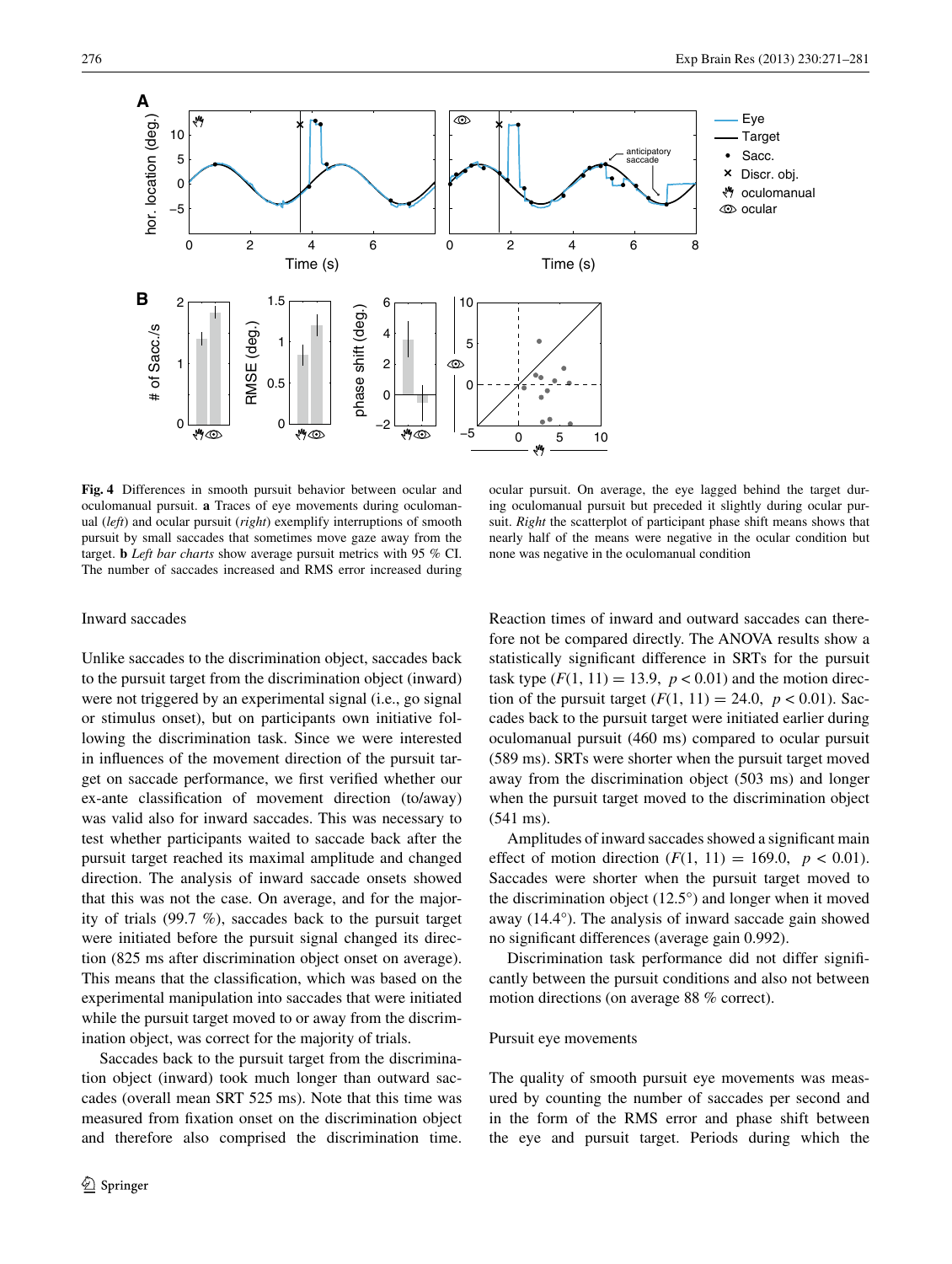discrimination object was present were removed prior to calculating these measures. The results show that the mean number of saccades per second was higher during ocular pursuit (1.8 saccades/s) and lower during oculomanual pursuit (1.[4](#page-5-0) saccades/s,  $t(11) = 4.5$ ,  $p < 0.01$ , Fig. 4b). A larger RMS error between the eye and pursuit target was measured for ocular pursuit (1.20°) in comparison with oculomanual pursuit  $(0.84^{\circ}, t(11) = 3.1, p < 0.05)$ . The frequency spectrum of the eye movements exhibited maximal power at 0.25 Hz, which was the frequency of the target signal. The average phase shift between eye and pursuit target was lower in the ocular  $(-0.5^{\circ})$  than in the oculomanual condition (3.6°,  $t(11) = 2.5$ ,  $p < 0.05$ ). This corresponds to a lead of 5.5 ms in the ocular and a lag of 40 ms in the oculomanual condition. The phase shift of the eye was negative in 46 % of blocks in the ocular condition but only in 5 % of blocks in the oculomanual condition. Thus, in almost half of the measurements, the eye did not follow but precede the pursuit target in the ocular condition (see also Fig. [4](#page-5-0)b, phase shift). The regression of block phase shift and average number of saccades per second showed no significant correlation for the oculomanual condition (−0.004 saccades/s) but a negative slope for the ocular condition  $(-0.03 \text{ saccades/s}, t(58) = 2.7, p < 0.01, r = 0.34)$ . This suggests that anticipation of the target's trajectory is accompanied by a moderate increase in saccade frequency in this condition.

# **Discussion**

In the current study, we examined how smooth pursuit eye movements influenced task-switching saccades. Participants alternated their gaze between a continuous pursuit and a discrete object discrimination task. The main results of our study show asymmetries in saccade reaction times (SRTs) from and to smooth pursuit depending on the smooth pursuit movement direction.

#### Outward SRT asymmetry

We examined whether ongoing pursuit influenced initiation of *outward* saccades (saccades from the pursuit to the discrimination task). The SRTs of outward saccades were shorter when the saccade target appeared in the direction of the pursuit target's movement.

In explaining this result, we first address two basic factors that are known to influence SRTs, namely the eccentricity of the saccade target and the orbital position of the eye at saccade onset. SRTs have been shown to be a function of target eccentricity (Kalesnykas and Hallett [1994,](#page-9-21) but see also Hodgson [2002;](#page-9-23) Dafoe et al. [2007\)](#page-9-24). For example, in the study by Kalesnykas and Hallett ([1994\)](#page-9-21), longer SRTs

were measured for extremely small  $( $2^{\circ}$ )$  and very large eccentricities (>15°). Our analysis of saccade amplitudes indicates that eccentricities at the time of saccade onset differed in the two motion conditions. Saccades in the direction of motion (to condition) were larger than saccades in the opposite direction. However, considering the pattern of results of Kalesnykas and Hallett [\(1994](#page-9-21)), longer rather than shorter SRTs would be expected for larger eccentricities. Another factor that directly affects SRTs is the orbital position of the eye. It has been shown that centripetal saccades, saccades from an eccentric starting positions that move the eyes back to the primary position, exhibit shorter SRTs than saccades in the opposite condition (Fuller [1996](#page-9-25); Paré and Munoz [2001\)](#page-9-26). In the current experiment, orbital positions were approximately equal (namely close to the primary position) at saccade onset. This suggests that the observed SRT asymmetries are neither linked to eye nor target position but to the target's motion direction.

This observation is in line with previous research that explains asymmetric SRTs on the basis of an attentional bias in the direction of pursuit (Tanaka et al. [1998](#page-9-2); Kanai et al. [2003](#page-9-3); Khan et al. [2010](#page-9-4)). For example, Khan et al. [\(2010](#page-9-4)) showed shorter SRTs to targets ahead of the pursuit stimulus and longer SRTs to targets behind the pursuit target. This phenomenon has also been reported for manual response times in a detection task (van Donkelaar [1999](#page-10-6); van Donkelaar and Drew [2002](#page-10-0)). This suggests that SRT asymmetries are not due to biomechanical compatibility between saccade and pursuit direction but rather an example for an attention shift in the direction of pursuit. Khan et al. ([2010\)](#page-9-4) suggest that orienting of covert attention in anticipation of the pursuit target's motion is important such that potentially required actions can be planned ahead, in compensation for neural processing delays in perception and action.

The results of our study exclude a basic explanation for this attentional bias. In pursuit tasks that do not require a visual analysis of the target of some sort, the pursuit behavior is not completely smooth but shows discontinuities in the form of anticipatory saccades (Van Gelder et al. [1990,](#page-10-1) see also Koken and Erkelens [1992](#page-9-16); Xia and Barnes [1999](#page-10-7)). According to Van Gelder et al. [\(1990](#page-10-1), [1995a](#page-10-2), [b;](#page-10-3) Kathmann et al. [1999](#page-9-18)), pursuit is typically performed automatically to support the visual analysis of the target. Without such a visual function, attention is unnaturally focused on pursuit itself, which may explain any anticipatory behavior. Our hypothesis was that this tendency to anticipate the pursuit target's motion could have also caused the attentional bias and reduction in SRTs in the motion direction. However, the current results speak against this assumption. SRTs were asymmetric in both pursuit conditions (ocular, oculomanual), despite clear differences in smooth pursuit behavior in regard to anticipation (see also Mather and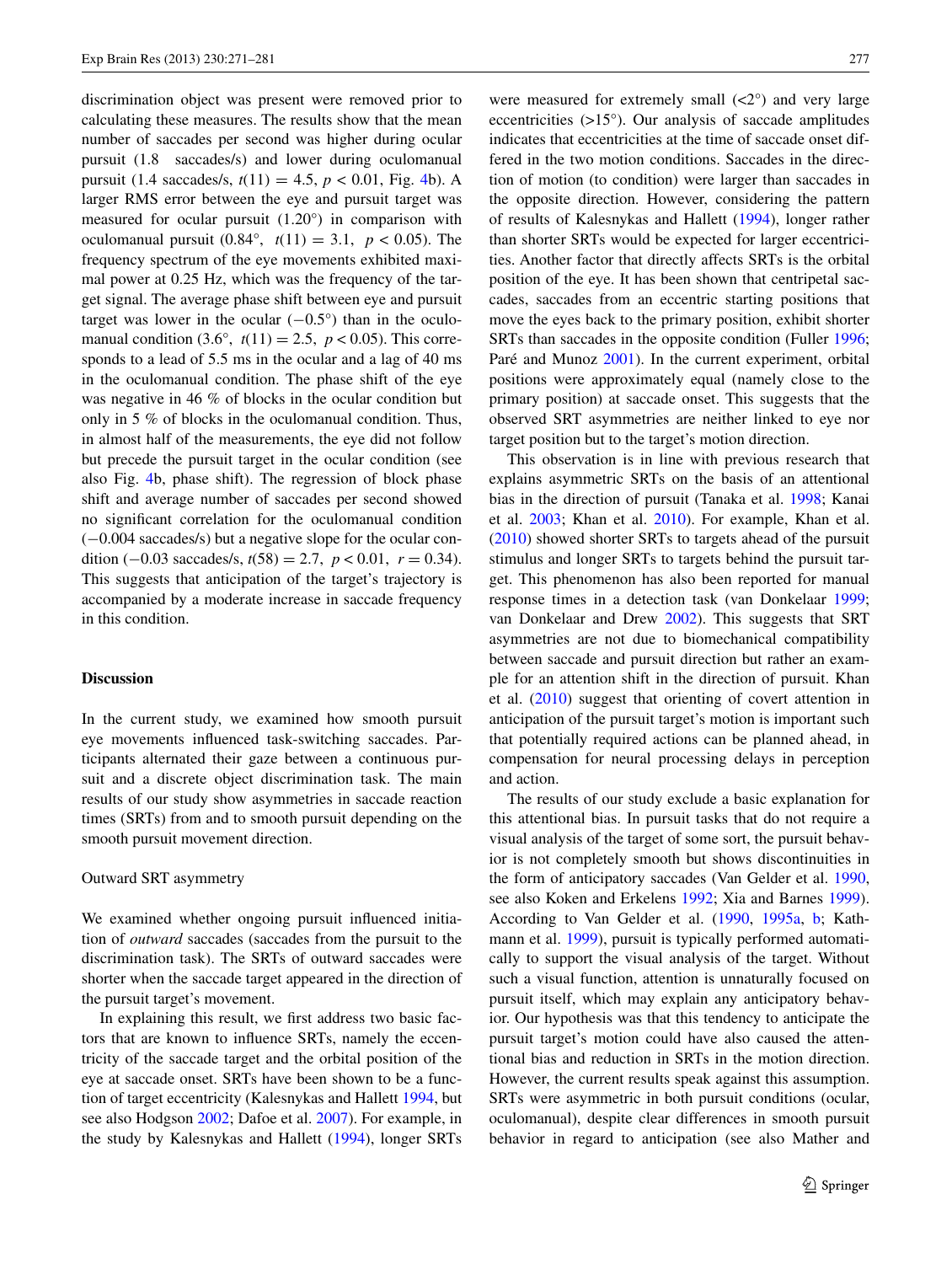Putchat [1983;](#page-9-14) Gauthier et al. [1988;](#page-9-15) Vercher and Gauthier [1992](#page-10-5); Koken and Erkelens [1992\)](#page-9-16). This suggests that pursuit-related attentional biasing is not merely the result of confined experimental settings and extends its relevance to more realistic conditions.

#### Inward SRT asymmetry

We tested whether SRT asymmetries also existed for *inward* saccades (saccades from the discrimination object to the pursuit target). SRTs were shorter when the saccade target moved away from the current fixation location (foveofugal) and longer when it moved toward the fixation location (foveopetal).

Like outward saccades, SRTs were shorter when the saccade moved the eye in the same direction as the pursuit target. An advantage for saccades that are compatible with the pursuit motion direction was explained for saccades *from* pursuit by a broad attentional bias in the direction of pursuit, which facilitates detection and processing of targets that appear in this direction (Blohm et al. [2005;](#page-8-2) Khan et al. [2010](#page-9-4)). An alternative explanation suggests that it is not a sustained bias in attention but facilitation of attention capture, which leads to reduced SRTs to sudden target onsets in the direction of pursuit (Lovejoy et al. [2009\)](#page-9-11).

Neither theory sufficiently explains the current results. First, when fixating on the discrimination object prior to the inward saccade, pursuit targets were situated in the same visual hemifield at similar visual field locations in both motion conditions. A broad tuning of attention would therefore be expected to affect saccades in both conditions. Second, inward saccades were not triggered by a sudden target onset. Instead, saccades followed the discrimination task and moved the eye to the pursuit target, which was continuously present throughout the experiment. Hence, facilitation of attention capture is also unlikely to explain the obtained result.

In the remainder of this discussion, we will consider several alternative explanations, namely the influence of the discrimination task, amplitude differences, motion processing asymmetries, compatibility with early pursuit responses, and inhibition of saccades at the onset of smooth pursuit.

The amount of time spent on performing the discrimination task may explain differences in SRTs. For example, longer discrimination times may be the result of inaccurate foveation after the outward saccade. However, our analysis provides no evidence for this assumption. Discrimination performance and saccade accuracies were similar in both conditions. In addition, the current finding is corroborated by data from a different experiment, in which neither discrimination nor a saccade was required before the saccade to pursuit (Bieg et al. [2013](#page-8-3), in preparation).

Factors that influence SRTs more directly are the eccentricity of the saccade target and the orbital position of the eye at saccade onset. However, the eccentricity differences in our experiment would predict the opposite effects on SRTs (see previous section). This suggests that the observed SRTs are primarily influenced by the motion direction of the pursuit target.

Asymmetries in the processing of motion have been observed in several experiments. But the conditions that would lead to an advantage in one or the other direction (foveofugal/foveopetal) are not clear (Naito et al. [2010](#page-9-27)). For example, in an experiment by Ball and Sekuler [\(1980](#page-8-4)), RTs to motion onsets of foveofugal motion were shorter. Other experiments showed an advantage for foveopetal motion (Mateeff and Hohnsbein [1988;](#page-9-28) Mateeff et al. [1991a,](#page-9-29) [b](#page-9-30); Raymond [1994;](#page-9-31) Jancke et al. [2004](#page-9-32)). One reason for these conflicting findings could be differences in the presented type of motion. Mateeff et al. [\(1991b](#page-9-30)) compared flow-field motion (i.e., random-dot kinematograms) stimuli and single-target motion stimuli. The latter stimulus is similar to the one that was used in the present experiment. Mateeff et al. ([1991b](#page-9-30)) show that stimuli of this sort lead to processing advantages of foveopetal motion (in terms of onset detection) rather than foveofugal motion, as in our experiment (in terms of SRTs). These findings speak against an explanation on the basis of motion processing asymmetries.

Potentially related to asymmetries in motion processing are asymmetries in smooth pursuit behavior. These can be observed during the early (ca. 100 ms), open-loop pursuit response (Tychsen and Lisberger [1986](#page-9-33); Carl and Gellman [1987](#page-9-34)). This response can occur at the onset of pursuit and moves the eyes in the direction of the pursuit target's motion. Investigations of this response showed larger early accelerations during foveopetal motion (Tychsen and Lisberger [1986\)](#page-9-33). This initial acceleration could potentially affect saccade onsets by modulating the omnipause neuron activity in the brain stem. Inhibition of these neurons is required to trigger a saccade (Scudder et al. [2002](#page-9-35)), and they also likely regulate smooth pursuit onset and gain (Missal and Keller [2002;](#page-9-36) Kornylo et al. [2003](#page-9-37); Krauzlis [2005](#page-9-38)). Inhibition of omnipause activity due to early pursuit responses could therefore facilitate saccade triggering. With regard to the findings by Tychsen and Lisberger [\(1986](#page-9-33)), stronger inhibition of omnipause neurons would be expected when the target moves foveopetally, which would explain shorter SRTs in this direction. Again, this is incompatible with the results that we observed, namely shorter SRTs to foveofugal motion.

Apart from this hypothetical facilitatory connection, pursuit-related activity is known to *inhibit* saccades in certain conditions. Increased SRTs or even complete suppression of a saccade can be observed in foveopetal step-ramp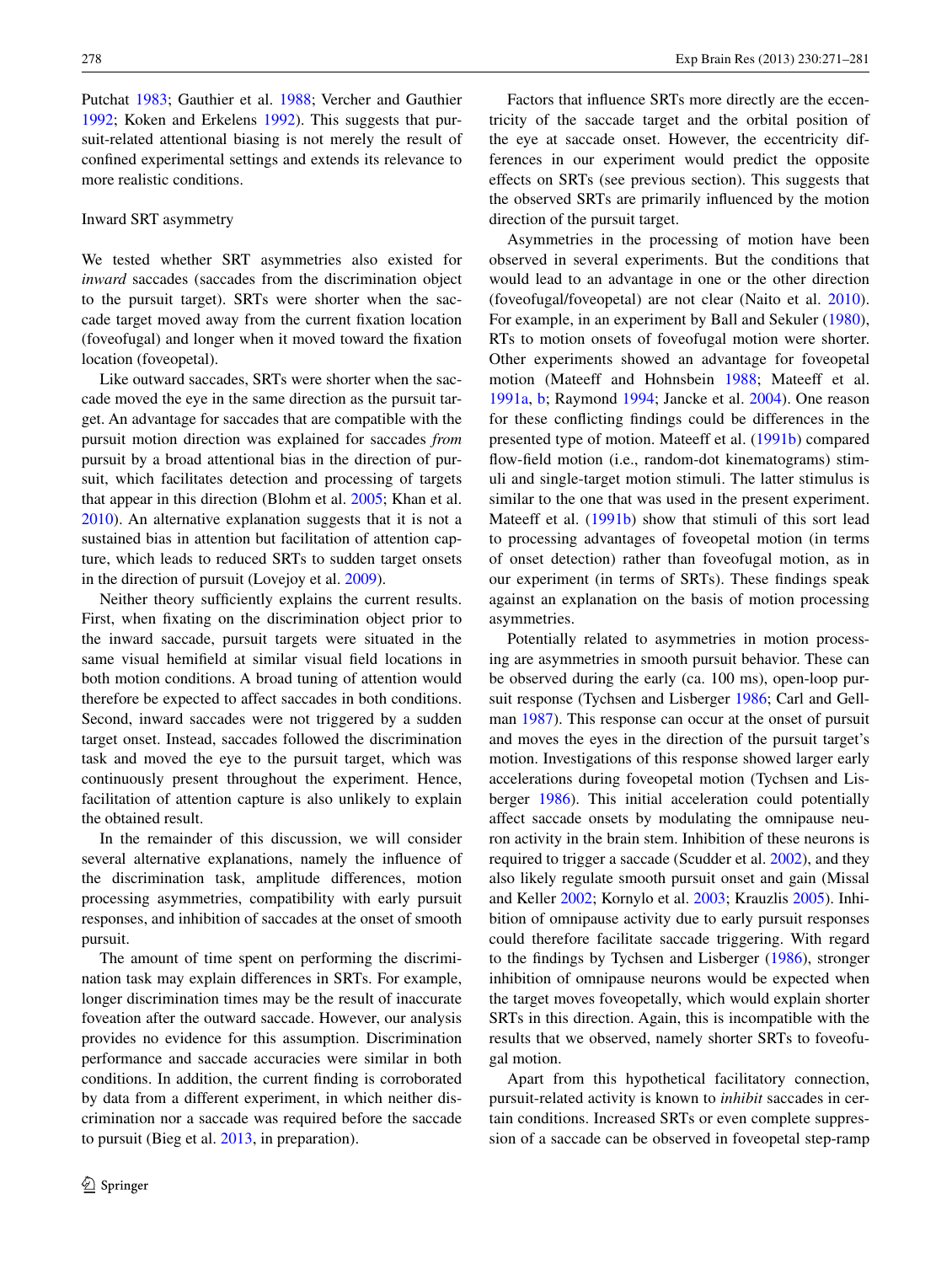tasks. There, the target is stepped in the opposite movement direction such that it moves across its original position after a specified time. This time is the *zero-crossing* or *eye crossing* time (Gellman and Carl [1991;](#page-9-39) de Brouwer et al. [2002a](#page-9-40)). In the case of zero-crossing times of 200 ms, the initial saccade to the target position is delayed or suppressed completely and smooth pursuit of the target commences directly (Rashbass [1961](#page-9-41); Gellman and Carl [1991](#page-9-39)). It is currently unknown how this cancelation process affects saccades for zero-crossing times larger than 200 ms. For example, the study by Moschner et al. ([1999\)](#page-9-42) measured SRTs in step-ramps with 200 ms zero-crossing times. Their results show longer SRTs in foveopetal steps (ca. 400 ms) and shorter SRTs in foveofugal steps (ca. 200 ms). However, this difference in SRTs can be primarily attributed to cancelation of the initial saccade and replanning of a new saccade in the direction of motion after zero-crossing. In contrast, SRT differences in inward saccades in our experiment cannot be attributed to cancelation and re-planning since (1) zero-crossing never actually occurred and (2) hypothetical zero-crossing times were much longer: An estimate based on the average amplitude prior to saccade onset (12.5°) divided by the pursuit target speed (max. 6.7°/s, average before onset 5.2°/s) results in zero-crossing times between 1.8 and 2.4 s.

It cannot be excluded that the same mechanisms that lead to cancelation of saccades in short zero-crossing times also influence saccade generation in longer zero-crossing times. Saccade triggering as well as cancelation are thought to depend on neuronal accumulation processes (Carpenter and Williams [1995;](#page-9-43) Hanes and Schall [1996\)](#page-9-44). Importantly, there is also evidence for inhibitory links between those processes (Boucher et al. [2007](#page-9-45)). Assuming that cancelation of saccades to foveopetal motion is indeed organized by such a process network, foveopetal motion would be expected to have a stronger impact on the cancelation process gain than foveofugal motion. The inhibitory connections between the two processes can then explain increased SRTs to foveopetal motion. In this respect, it is important to point out that an asymmetry in SRTs may also be behaviorally useful. In foveofugally moving targets, computation of the exact time of zero-crossing from a motion analysis of the pursuit target becomes obsolete. Considering that a more precise motion estimate also requires more time (Bruyn and Orban [1988;](#page-9-46) Bennett et al. [2007](#page-8-5)), it would be efficient to allocate less time for the analysis of foveofugal rather than foveopetal motion, in particular because foveofugal motion moves the target out of the visual field, which poses the danger of losing track of it entirely when the saccade is triggered too late. In this respect, the ensuing reduction in saccade RTs may additionally be related to time pressure (Reddi and Carpenter [2000;](#page-9-47) Montagnini and Chelazzi [2005;](#page-9-48) Bieg et al. [2012\)](#page-8-6).

#### **Conclusion**

We examined how smooth pursuit eye movements influenced initiation of saccades in the context of task-switching. Here, gaze had to be switched from and to a pursuit task. First, our results confirm earlier findings, which show that the relative movement direction of the pursuit stimulus affects saccade reaction times (SRTs) *from* pursuit. Our results also provide evidence against a potential explanation for this behavior, namely the tendency to anticipate the pursuit target's trajectory, which is particularly pronounced in basic, laboratory pursuit tasks (Van Gelder et al. [1995a\)](#page-10-2).

Second, our results show that saccades *to* pursuit are similarly affected by the relative movement direction of the pursuit target. We speculate that the difference in SRTs may be caused by the processes that organize cancelation of saccades at the onset of pursuit movements (Rashbass [1961](#page-9-41); Gellman and Carl [1991](#page-9-39)). Additional studies are required to establish the exact conditions, for example, changes in the zero-crossing time (de Brouwer et al. [2002b\)](#page-9-1), that lead to these SRT differences. This would allow a more precise specification to which extent saccades are influenced when switching to pursuit behavior.

**Acknowledgments** We thank Dr. Frank Nieuwenhuizen for his comments and suggestions. This research was supported by the Max Planck Society, by the myCopter project, funded by the European Commission under the 7th Framework Program, and by the WCU (World Class University) program funded by the Ministry of Education, Science and Technology through the National Research Foundation of Korea (R31-10008).

**Open Access** This article is distributed under the terms of the Creative Commons Attribution License which permits any use, distribution, and reproduction in any medium, provided the original author(s) and the source are credited.

#### **References**

- <span id="page-8-0"></span>Bach M (2007) The Freiburg Visual Acuity Test–Variability unchanged by post-hoc re-analysis. Graefe's Arch Clin Exp Ophthalmol 245(7):965–971
- <span id="page-8-1"></span>Baguley T (2012) Calculating and graphing within-subject confidence intervals for ANOVA. Behav Res Methods 44(1):158–175
- <span id="page-8-4"></span>Ball K, Sekuler R (1980) Human vision favors centrifugal motion. Perception 9(3):317–325
- <span id="page-8-5"></span>Bennett SJ, Orban de Xivry JJ, Barnes GR, Lefèvre P (2007) Target acceleration can be extracted and represented within the predictive drive to ocular pursuit. J Neurophysiol 98(3): 1405–1414
- <span id="page-8-6"></span>Bieg HJ, Bresciani JP, Bülthoff HH, Chuang LL (2012) Looking for discriminating is different from looking for looking's sake. PLoS ONE 7(9):e45,445
- <span id="page-8-3"></span>Bieg HJ, Chuang LL, Bülthoff HH, Bresciani JP (2013) Asymmetries in saccade reaction times to pursuit (in preparation)
- <span id="page-8-2"></span>Blohm G, Missal M, Lefevre P (2005) Processing of retinal and extraretinal signals for memory-guided saccades during smooth pursuit. J Neurophysiol 93(3):1510–1522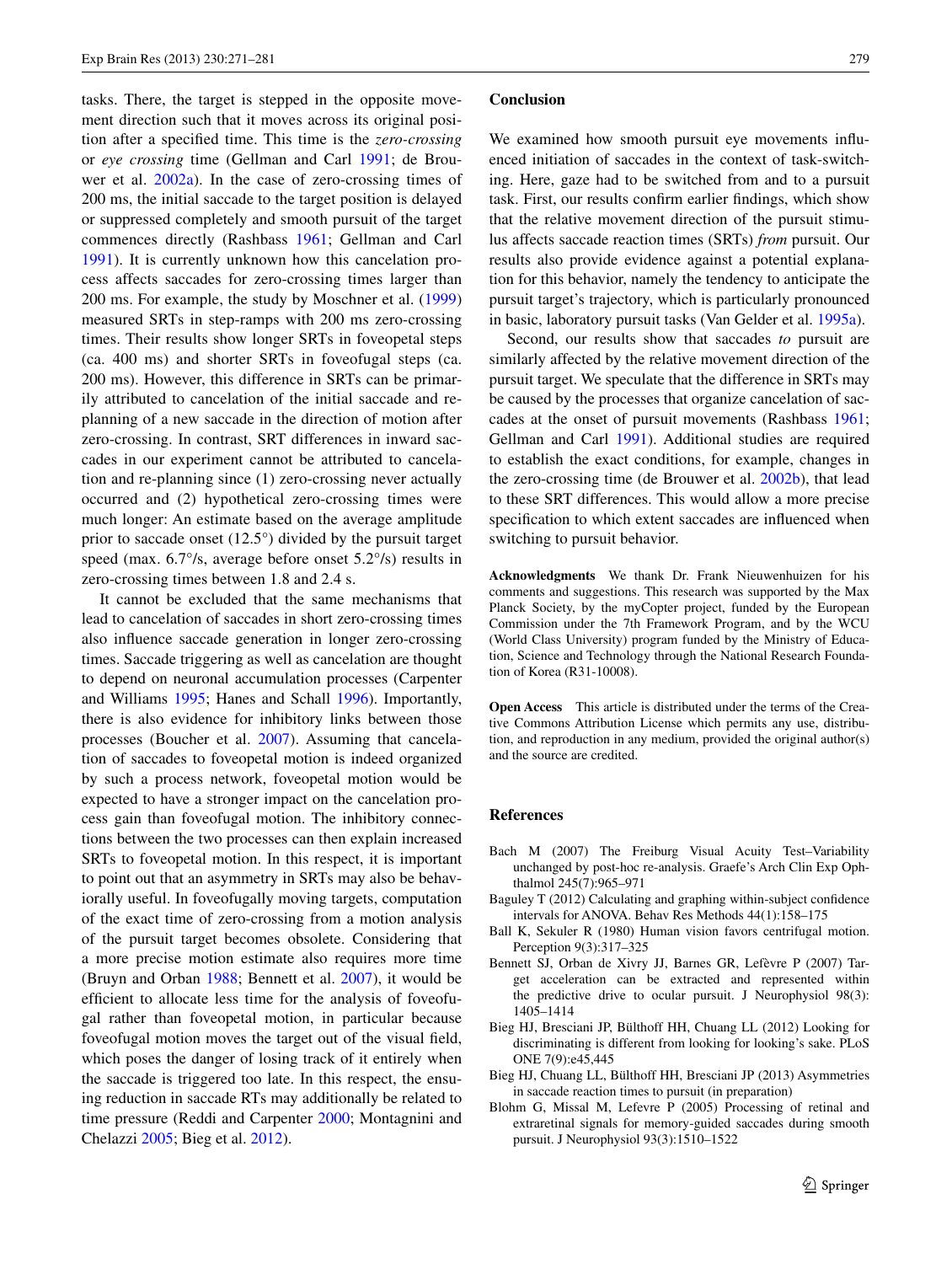- <span id="page-9-45"></span>Boucher L, Palmeri TJ, Logan GD, Schall JD (2007) Inhibitory control in mind and brain: an interactive race model of countermanding saccades. Psychol Rev 114(2):376–397
- <span id="page-9-46"></span>Bruyn BD, Orban G (1988) Human velocity and direction discrimination measured with random dot patterns. Vis Res 28(12):1323–1335
- <span id="page-9-34"></span>Carl JR, Gellman RS (1987) Human smooth pursuit: stimulusdependent responses. J Neurophysiol 57(5):1446–1463
- <span id="page-9-43"></span>Carpenter RHS, Williams M (1995) Neural computation of log likelihood in control of saccadic eye movements. Nature 377(6544):59–62
- <span id="page-9-40"></span>de Brouwer S, Missal M, Barnes G, Lefèvre P (2002a) Quantitative analysis of catch-up saccades during sustained pursuit. J Neurophysiol 87:1772–1780
- <span id="page-9-1"></span>de Brouwer S, Yuksel D, Blohm G, Missal M (2002b) What triggers catch-up saccades during visual tracking? J Neurophysiol 87:1646–1650
- <span id="page-9-24"></span>Dafoe JM, Armstrong IT, Munoz DP (2007) The influence of stimulus direction and eccentricity on pro- and anti-saccades in humans. Exp Brain Res 179(4):563–570
- <span id="page-9-7"></span>Deubel H, Schneider WX (1996) Saccade target selection and object recognition: evidence for a common attentional mechanism. Vis Res 36(12):1827–1837
- <span id="page-9-22"></span>Fischer B, Weber H, Biscaldi M, Aiple F, Otto P, Stuhr V (1993) Separate populations of visually guided saccades in humans: reaction times and amplitudes. Exp Brain Res 92:528–541
- <span id="page-9-25"></span>Fuller JH (1996) Eye position and target amplitude effects on human visual saccadic latencies. Exp Brain Res 109(3):457–466
- <span id="page-9-15"></span>Gauthier GM, Vercher JL, Mussa Ivaldi F, Marchetti E (1988) Oculomanual tracking of visual targets: control learning, coordination control and coordination model. Exp Brain Res 73:127–137
- <span id="page-9-39"></span>Gellman RS, Carl JR (1991) Motion processing for saccadic eye movements in humans. Exp Brain Res 84(3):660–667
- <span id="page-9-44"></span>Hanes DP, Schall JD (1996) Neural control of voluntary movement initiation. Science 274(5286):427–430
- <span id="page-9-10"></span>Heinen SJ, Jin Z, Watamaniuk SNJ (2011) Flexibility of foveal attention during ocular pursuit. J Vis 11:1–12
- <span id="page-9-23"></span>Hodgson TL (2002) The location marker effect. Saccadic latency increases with target eccentricity. Exp Brain Res 145(4):539–542
- <span id="page-9-9"></span>Hoffman JE, Subramaniam B (1995) The role of visual attention in saccadic eye movements. Percept Psychophys 57(6):787–795
- <span id="page-9-32"></span>Jancke D, Erlhagen W, Schöner G, Dinse HR (2004) Shorter latencies for motion trajectories than for flashes in population responses of cat primary visual cortex. J Physiol 556(Pt 3):971–982
- <span id="page-9-19"></span>Jonikaitis D, Deubel H, De'sperati C (2009) Time gaps in mental imagery introduced by competing saccadic tasks. Vis Res 49(17):2164–2175
- <span id="page-9-21"></span>Kalesnykas R, Hallett PE (1994) Retinal eccentricity and the latency of eye saccades. Vis Res 34(4):517–531
- <span id="page-9-3"></span>Kanai R, van der Geest JN, Frens MA (2003) Inhibition of saccade initiation by preceding smooth pursuit. Exp Brain Res 148(3):300–307
- <span id="page-9-18"></span>Kathmann N, Hochrein A, Uwer R (1999) Effects of dual task demands on the accuracy of smooth pursuit eye movements. Psychophysiology 36(2):158–163
- <span id="page-9-4"></span>Khan A, Lefèvre P, Heinen S, Blohm G (2010) The default allocation of attention is broadly ahead of smooth pursuit. J Vis 10(13):1–17
- <span id="page-9-16"></span>Koken PW, Erkelens CJ (1992) Influences of hand movements on eye movements in tracking tasks in man. Exp Brain Res 88(3):657–664
- <span id="page-9-37"></span>Kornylo K, Dill N, Saenz M, Krauzlis RJ (2003) Cancelling of pursuit and saccadic eye movements in humans and monkeys. J Neurophysiol 89(6):2984–2999
- <span id="page-9-8"></span>Kowler E, Anderson E, Dosher B, Blaser E (1995) The role of attention in the programming of saccades. Vis Res 35(13):1897–1916
- <span id="page-9-38"></span>Krauzlis RJ (2005) The control of voluntary eye movements: new perspectives. Neurosci 11(2):124–137
- <span id="page-9-11"></span>Lovejoy LP, Fowler Ga, Krauzlis RJ (2009) Spatial allocation of attention during smooth pursuit eye movements. Vis Res 49(10):1275–1285
- <span id="page-9-28"></span>Mateeff S, Hohnsbein J (1988) Perceptual latencies are shorter for motion towards the fovea than for motion away. Vis Res 28(6):711–719
- <span id="page-9-29"></span>Mateeff S, Bohdanecky Z, Hohnsbein J, Ehrenstein WH, Yakimoff N (1991a) A constant latency difference determines directional anisotropy in visual motion perception. Vis Res 31(12):2235–2237
- <span id="page-9-30"></span>Mateeff S, Yakimoff N, Hohnsbein J (1991b) Selective directional sensitivity in visual motion perception. Vis Res 31(I):131–138
- <span id="page-9-14"></span>Mather JA, Putchat C (1983) Parallel Ocular and manual Tracking Responses to a Continuously Moving Visual Target. J Mot Behav 15(1):29–38
- <span id="page-9-36"></span>Missal M, Keller EL (2002) Common inhibitory mechanism for saccades and smooth-pursuit eye movements. J Neurophysiol 88(4):1880–1892
- <span id="page-9-48"></span>Montagnini A, Chelazzi L (2005) The urgency to look: prompt saccades to the benefit of perception. Vis Res 45(27):3391–3401
- <span id="page-9-20"></span>Morey RD (2008) Confidence intervals from normalized data : a correction to Cousineau (2005). Tutor Quant Methods Psychol 4(2):61–64
- <span id="page-9-42"></span>Moschner C, Crawford TJ, Heide W, Trillenberg P, Kömpf D, Kennard C (1999) Deficits of smooth pursuit initiation in patients with degenerative cerebellar lesions. Brain 122(11):2147–2158
- <span id="page-9-27"></span>Naito T, Sato H, Osaka N (2010) Direction anisotropy of human motion perception depends on stimulus speed. Vis Res 50(18):1862–1866
- <span id="page-9-0"></span>Orban de Xivry JJ, Lefèvre P (2007) Saccades and pursuit: two outcomes of a single sensorimotor process. J Physiol 584(1):11–23
- <span id="page-9-26"></span>Paré M, Munoz DP (2001) Expression of a re-centering bias in saccade regulation by superior colliculus neurons. Exp Brain Res 137(3-4):354–368

- <span id="page-9-12"></span>Prinzmetal W, McCool C, Park S (2005) Attention: reaction time and accuracy reveal different mechanisms. J Exp Psychol Gen 134(1):73–92
- <span id="page-9-41"></span>Rashbass C (1961) The relationship between saccadic and smooth tracking eye movements. J Physiol 159:326–338
- <span id="page-9-31"></span>Raymond JE (1994) Directional anisotropy of motion sensitivity across the visual field. Vis Res 34(8):1029–1037
- <span id="page-9-47"></span>Reddi BAJ, Carpenter RHS (2000) The influence of urgency on decision time. Nat Neurosci 3(8):827–830
- <span id="page-9-35"></span>Scudder Ca, Kaneko CS, Fuchs AF (2002) The brainstem burst generator for saccadic eye movements: a modern synthesis. Exp Brain Res 142(4):439–62
- <span id="page-9-5"></span>Seya Y, Mori S (2012) Spatial attention and reaction times during smooth pursuit eye movement. Atten Percept Psychophys 74(3):493–509
- <span id="page-9-13"></span>Shagass C, Roemer R, Amadeo M (1976) Eye-tracking performance and engagement of attention. Arch Gen Psychiatry 33: 121–125
- <span id="page-9-17"></span>Sweeney JA, Clementz BA, Haas GL, Escobar MD, Drake K, Frances AJ (1994) Eye tracking dysfunction in schizophrenia: characterization of component eye movement abnormalities, diagnostic specificity, and the role of attention. J Abnorm Psychol 103(2):222–230
- <span id="page-9-2"></span>Tanaka M, Yoshida T, Fukushima K (1998) Latency of saccades during smooth-pursuit eye movement in man. Directional asymmetries. Exp Brain Res 121(1):92–98
- <span id="page-9-33"></span>Tychsen L, Lisberger S (1986) Visual motion processing for the initiation of smooth-pursuit eye movements in humans. J Neurophysiol 56(4):953–968

<span id="page-9-6"></span>Posner MI (1980) Orienting of attention. Q J Exp Psychol 32(1):3–25